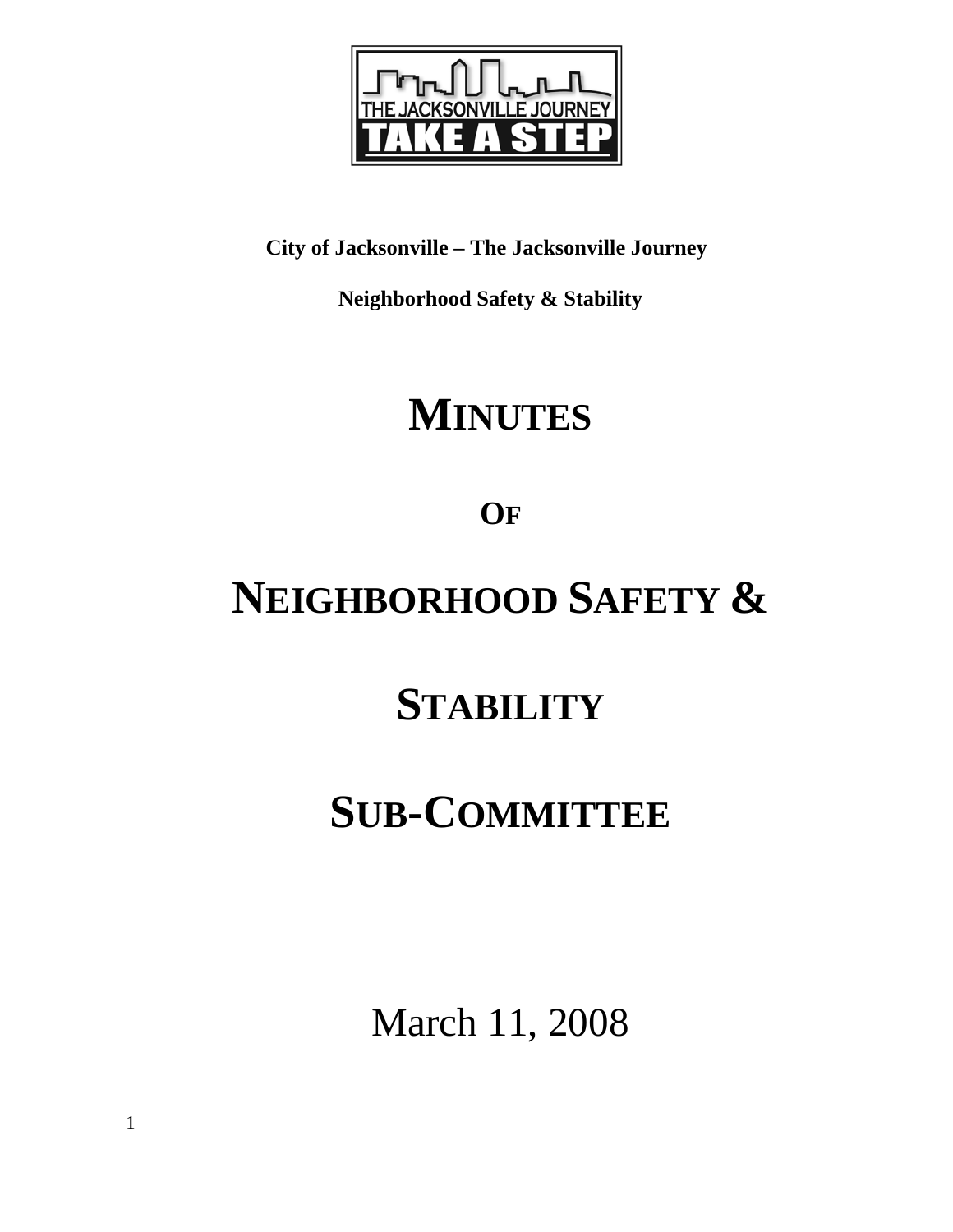## **The Jacksonville Journey – Neighborhood Safety & Stability**

## **Sub-Committee**

### **March 11, 2008**

### **2:30 p.m.**

**PROCEEDINGS before the Jacksonville Journey – Neighborhood Safety & Stability Sub-Committee taken on Tuesday, March 11, 2008, Edward Ball Building, 8th Floor – 214 N. Hogan Street, Jacksonville, Duval County, Florida commencing at approximately 2:30 p.m.** 

**Neighborhood Safety & Stability Committee** 

**Tony Boselli, Chair Oliver Barakat, Member John Clark, Member Charlie Commander, Member Michael Edwards, Member Ronnie Ferguson, Member Joni Foster, Member Mark Griffin, Member Charles Griggs, Member Tripp Gulliford, Member Alberta Hipps, Member Suzanne Jenkins, Member Curtis Johnson, Member Diane Kerr, Member Lisa Moore, Member Devin Reed, Member Jim Robinson, Member Toney Sleiman, Member Eric Smith, Member Eddie Staton, Member**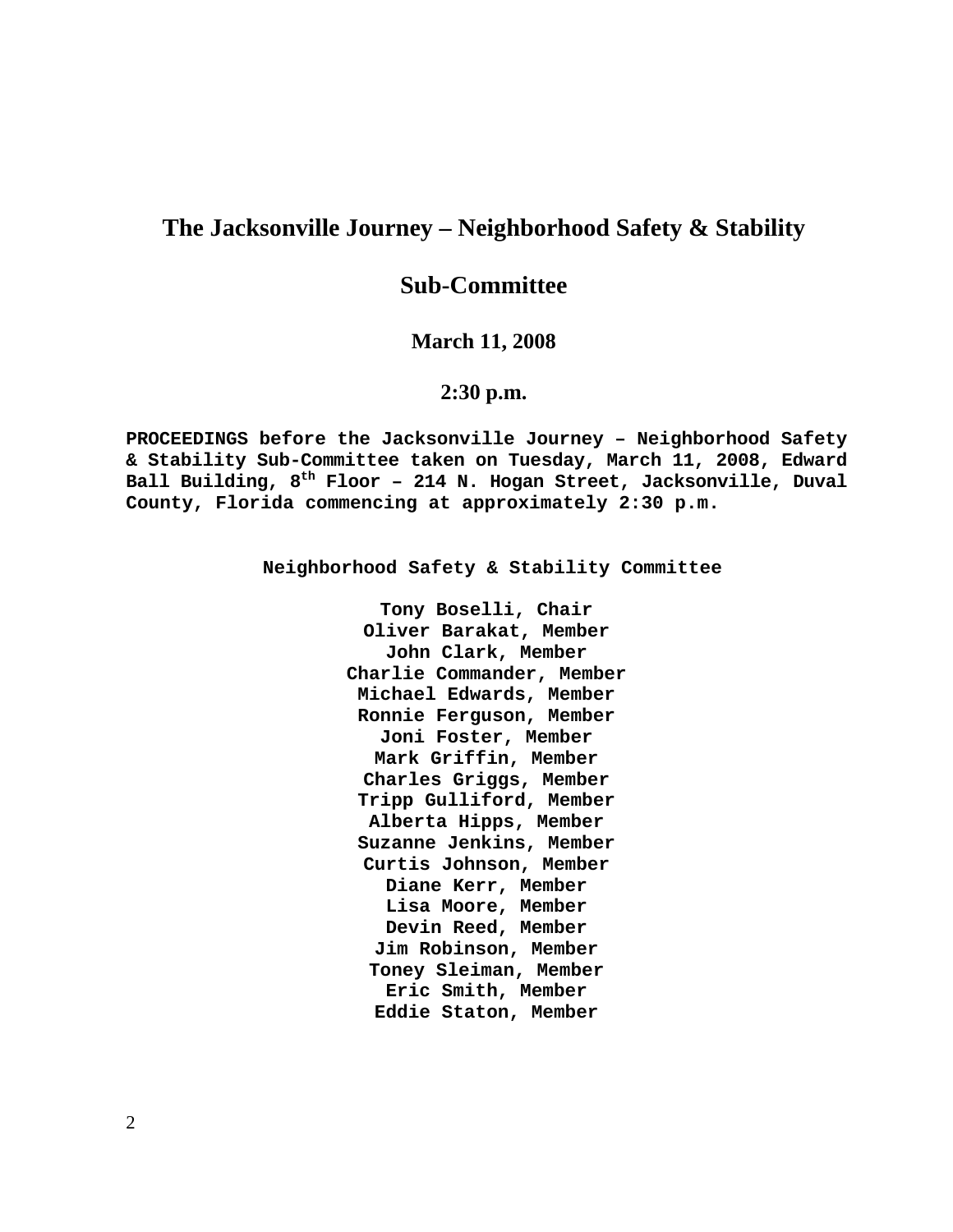### **APPEARANCES**

#### **COMMITTEE CHAIRS & MEMBERS:**

TONY BOSELLI, Chair CHARLIE COMMANDER, Member MICHAEL EDWARDS, Member RONNIE FERGUSON, Member JONI FOSTER, Member CHARLES GRIGGS, Member ALBERTA HIPPS, Member SUZANNE JENKINS, Member CURTIS JOHNSON, Member DIANE KERR, Member DEVIN REED, Member JIM ROBINSON, Member TONEY SLEIMAN, Member ERIC SMITH, Member

#### **ABSENT MEMBERS:**

OLIVER BARAKAT, Member JOHN CLARK, Member MARK GRIFFIN, Member TRIPP GULLIFORD, Member LISA MOORE, Member EDDIE STATON, Member

#### **STAFF:**

KERRI STEWART CHAD POPPELL JENNIFER SAVAGE

### **OTHERS PRESENT:**

Marguerite Johnson Beverly McClain Thom Stephenson Jennifer Holbrook Kim Scott Matt Galnor Mack Bissette Mary Kay O'Rourke Jenna Emmons Melissa Ross David Williams Mary Beth Ridderman Rosemary Wesolowski

#### **PROCEEDINGS**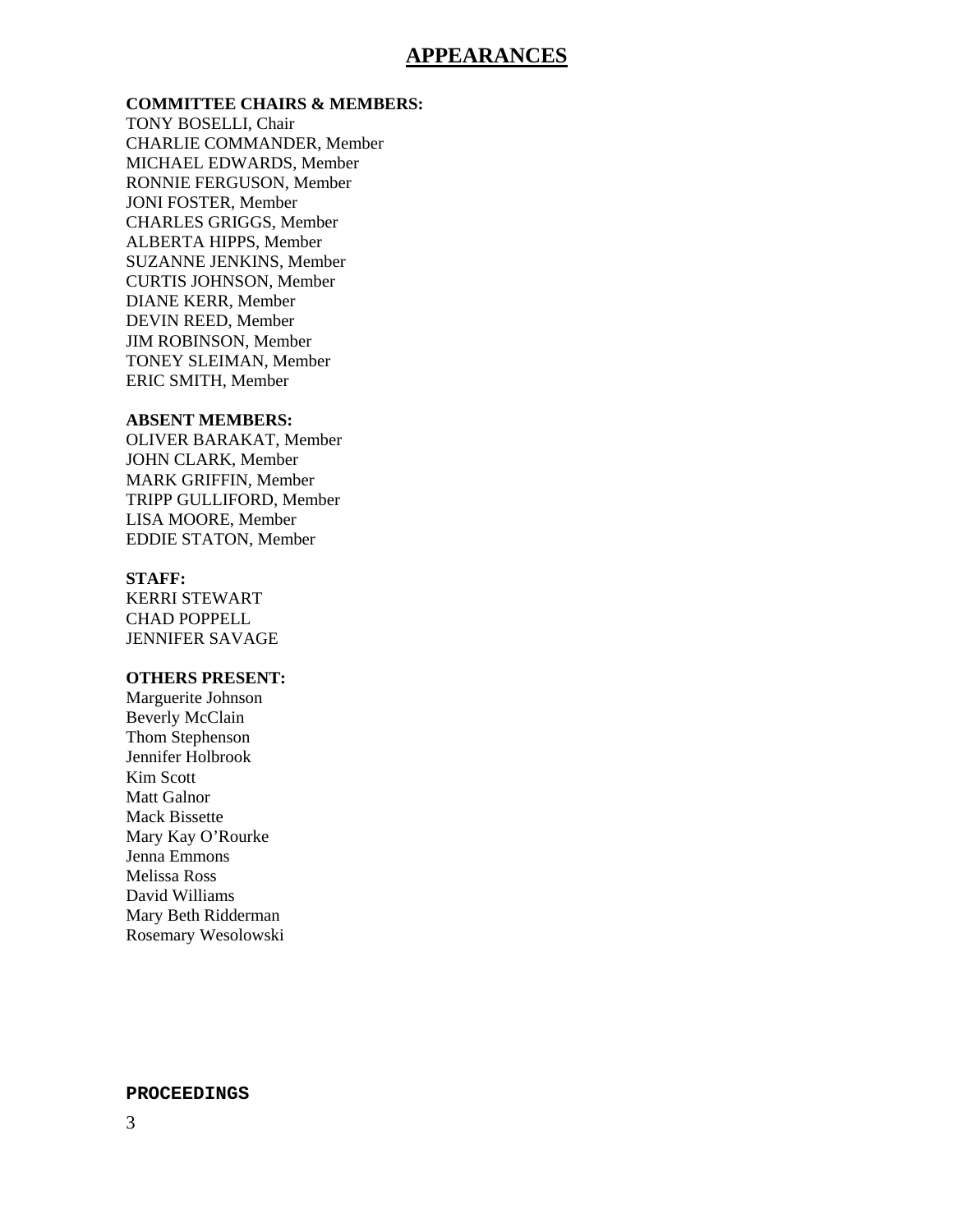Neighborhood Safety & Stability Chair/Committee 2:30 p.m. **Call to Order and Comments.** Chair Boselli called the meeting to order at 2:48 p.m.

**Purpose of Meeting.** Discuss the Mayor's crime initiative – The Jacksonville Journey – Take a Step – Neighborhood Safety & Stability Sub-Committee.

4 Chairman Boselli called the meeting to order and announced that Director Michael Edwards of JSO would be replacing Director Kelly on the subcommittee. Chairman Boselli then asked Ronnie Ferguson to give an update of the activities of the Crime-Free Multi-Family Housing Work Group, of which he is chair. Mr. Ferguson gave an overview of the group's activities, which can be found on coj.net. Mr. Ferguson said that the group is in support of JSO's Crime-Free Multi-Family Housing program. Chairman Boselli asked for a list of apartment communities that have been notified of the program but have not signed up, which Dir. Edwards said he would provide at the next subcommittee meeting. Chairman Boselli opened the floor for the subcommittee members to make recommendations to the work group. Ms. Hipps stated that she felt the crime-free multi-family housing recommendations must have "teeth" in order to have an impact, and Chairman Boselli agreed. Mr. Johnson said that tenant organizations should be encouraged to establish crime watches, which Mr. Ferguson said is part of the work group's recommendations. Chairman Boselli then introduced Matt White of JSO to present on "A Systematic Approach to Non-Police Crime Interventions," which is available at coj.net. Some issues raised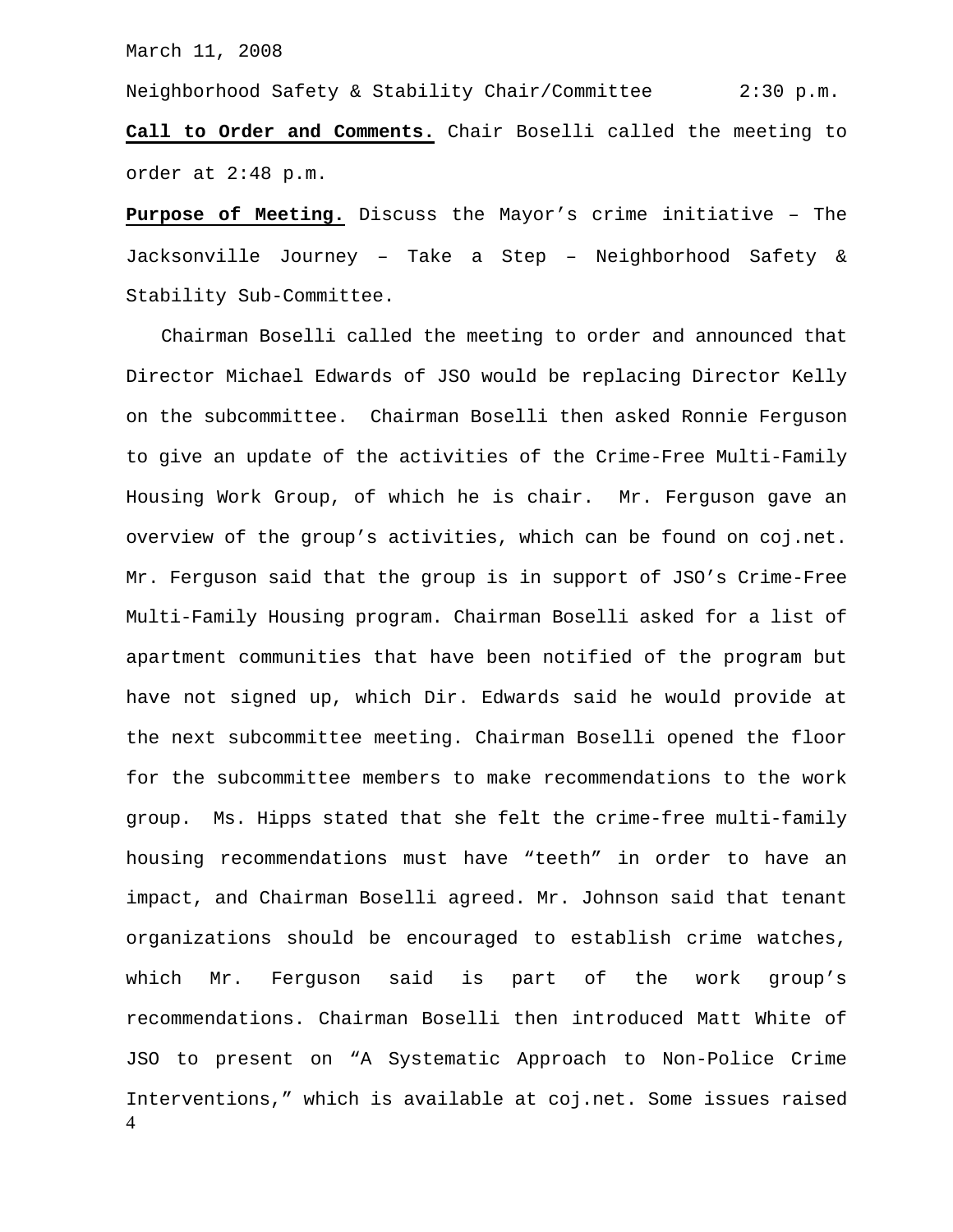by the committee in response to Mr. White's presentation were: the importance of gating communities and staffing those gates w/ security personnel, installing cameras in complexes, adopting the Shot Spotter technology, and that the costs of additional security measures may be passed to tenants. Subcommittee member Charles Griggs said the group must focus on changing the environment of these neighborhoods, not just stepping up law enforcement – and that it may include providing incentives to property owners to do so. Subcommittee member Toney Sleiman suggested housing JSO substations in high-crime complexes. Chairman Boselli said the ultimate vision for each of the 11 hot spots would be to couple city and non-police measures with police measures. Subcommittee member Edwards said the city and JSO work together in this way as part of the DART program and expect the relationship to get closer as the Crime-Free Multi-Family Housing program is rolled out. At the close of the meeting, subcommittee member Robinson suggested that the group take a more focused approach, which was echoed by subcommittee member Devin Reed who said perhaps the group should focus its efforts in one to three small areas to make a strong impact, then move to the next area. Chairman Boselli then moved to approve the minutes from the Feb. 26 meeting, which was seconded and they were approved unanimously. The chairman called for public comment and there was none. The meeting was adjourned at 4:02 p.m.

5